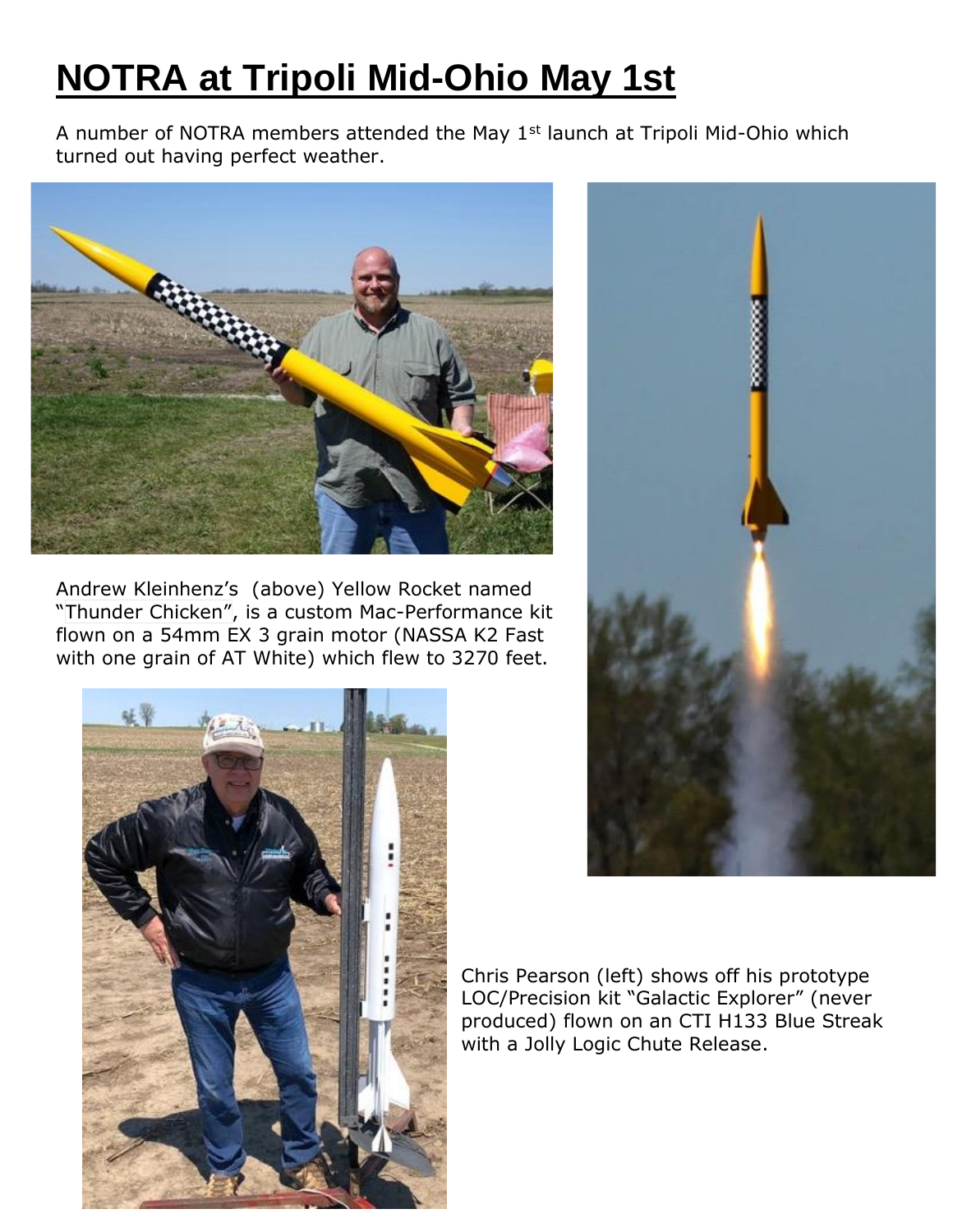

For his Level 3 Certification flight, Mark Coburn flew a clone of the LOC/Precision "Magnum 75" which, like all his rockets, was named "Bug Juice" with an AT M1297 White motor to 8610 feet. Due to the high upper level winds, the rocket landed almost a mile away, but was recovered undamaged. Mark had flown the rocket three times before, twice with an EX L1175 motor and another time with an EX L1500 motor.



Mark and Steve Eves pose for the obligatory "rocket on the pad" shot! (right)

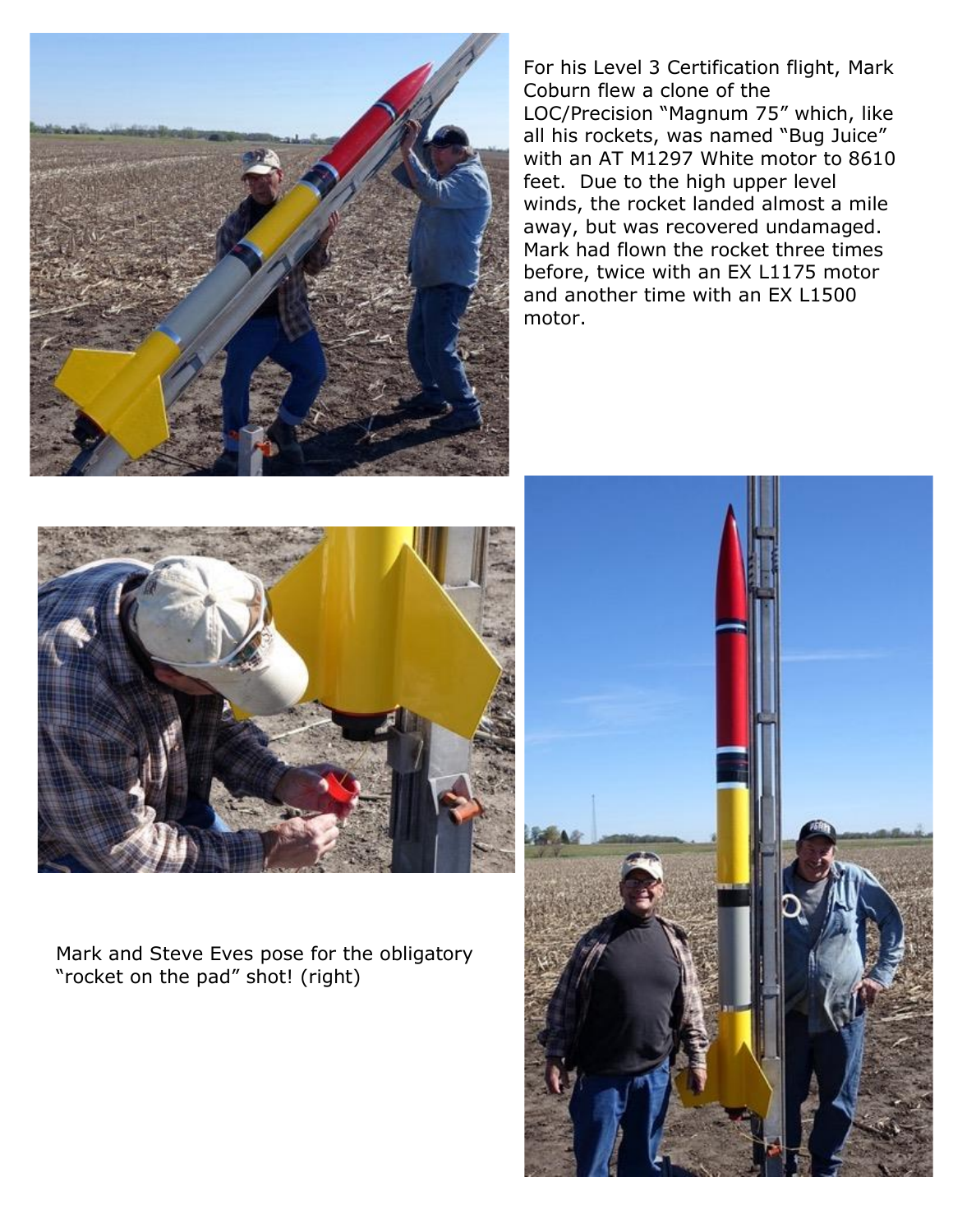

Chris Pearson (right) flew his 3" PML AMRAAM on a CTI I205 IMax to 1900 feet, much better than the paltry 1100 feet he achieved on a H motor at the last launch. Recovery was by Jolly Logic Chute Release.

Mark Coburn's Level 3 rocket in flight (left).

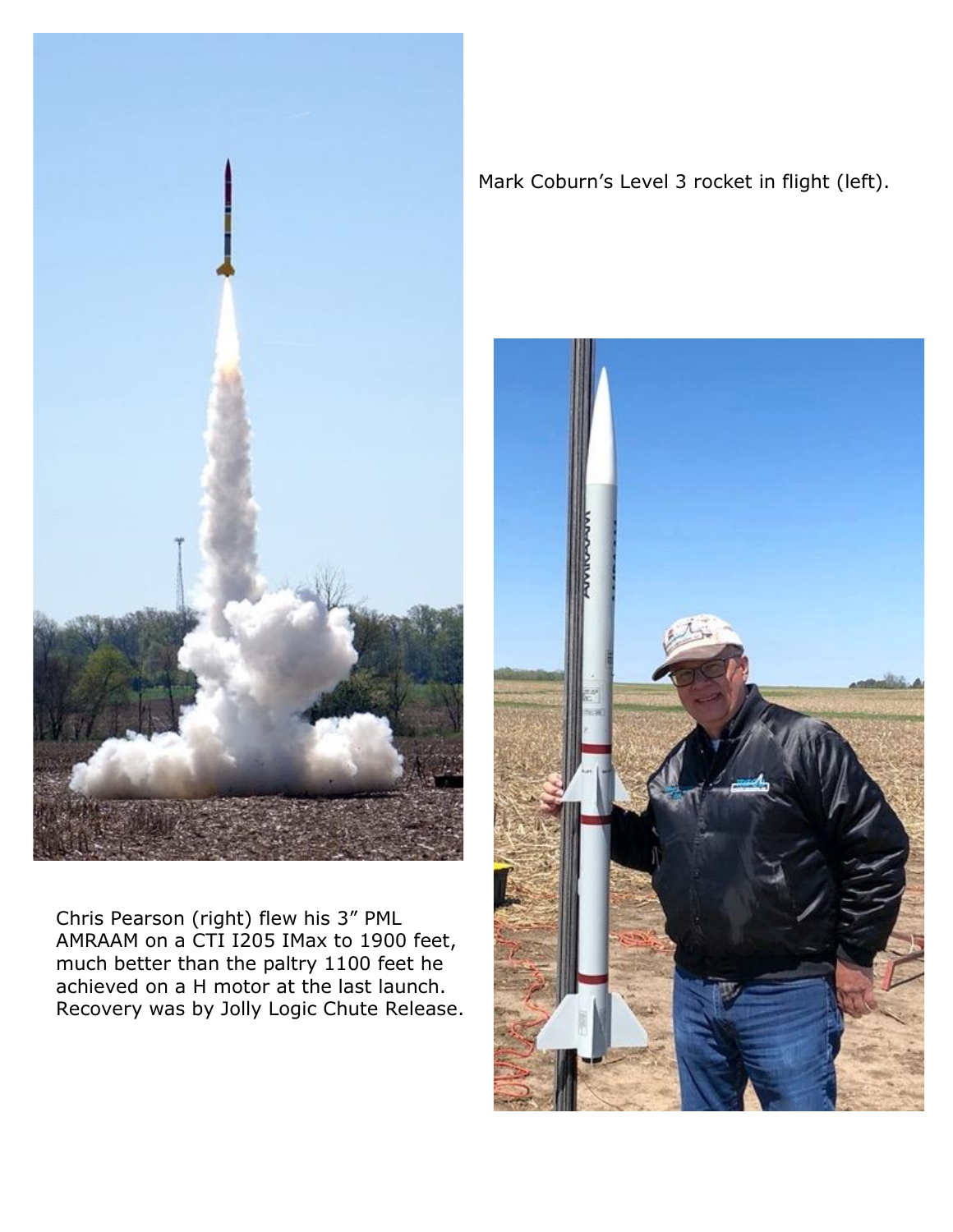

Steve Eves (right) flew his "8 Ball" on a EX I 276 Purple motor to 2700 feet.

He later flew his 4" "Sunrise" on an EX K750 to 5000 feet.

Mark Hanna flew his PML 1/4 scale "Patriot" (left) on an AT H194 to 1550 feet.

He also flew an upscaled Aerotech 4" "Mustang" on an AT I216 to 2675 feet and a scratch-built 3" "Apache" on an AT I300 to 1525 feet.

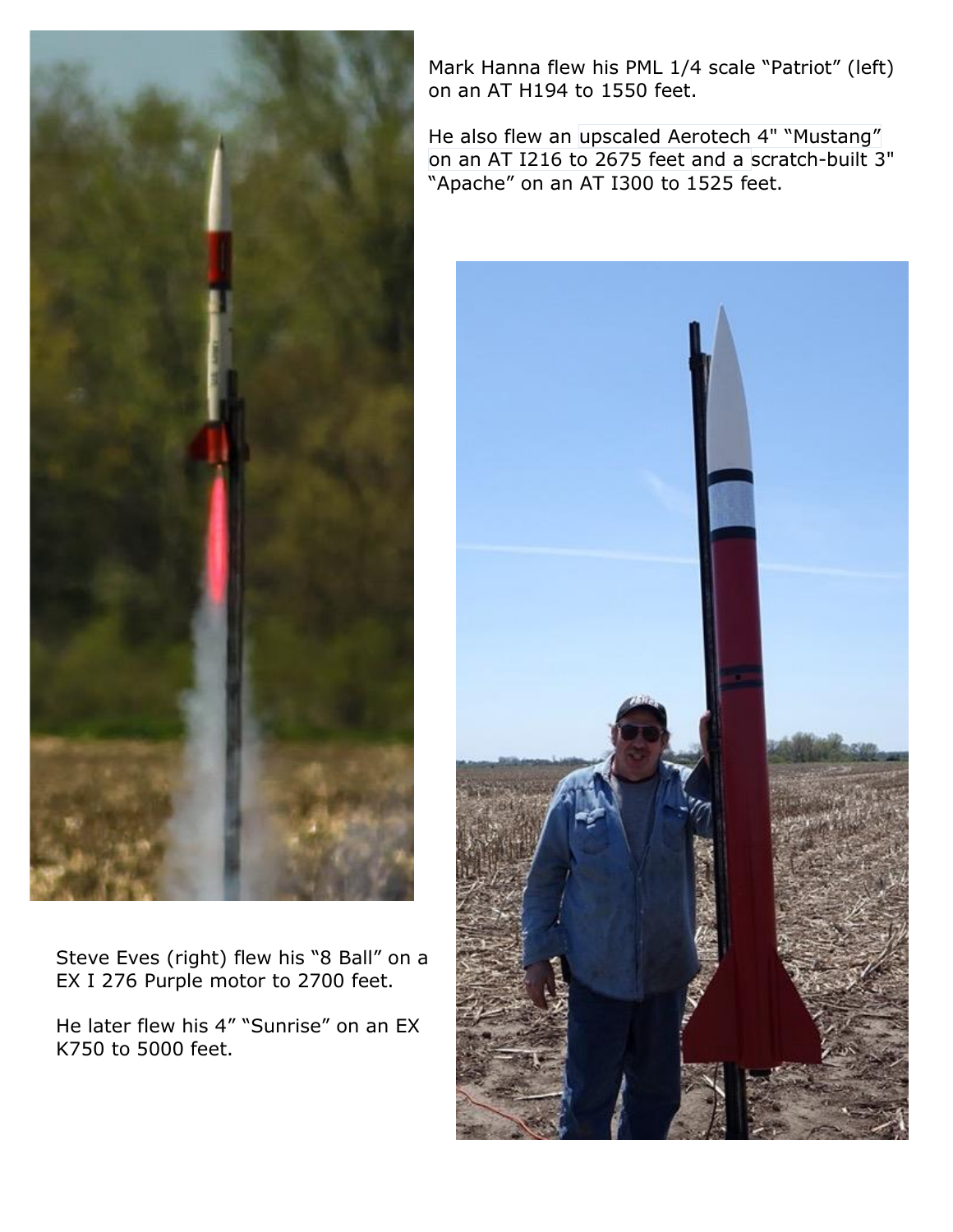

Steve's "8 Ball" launching on an I276 motor.

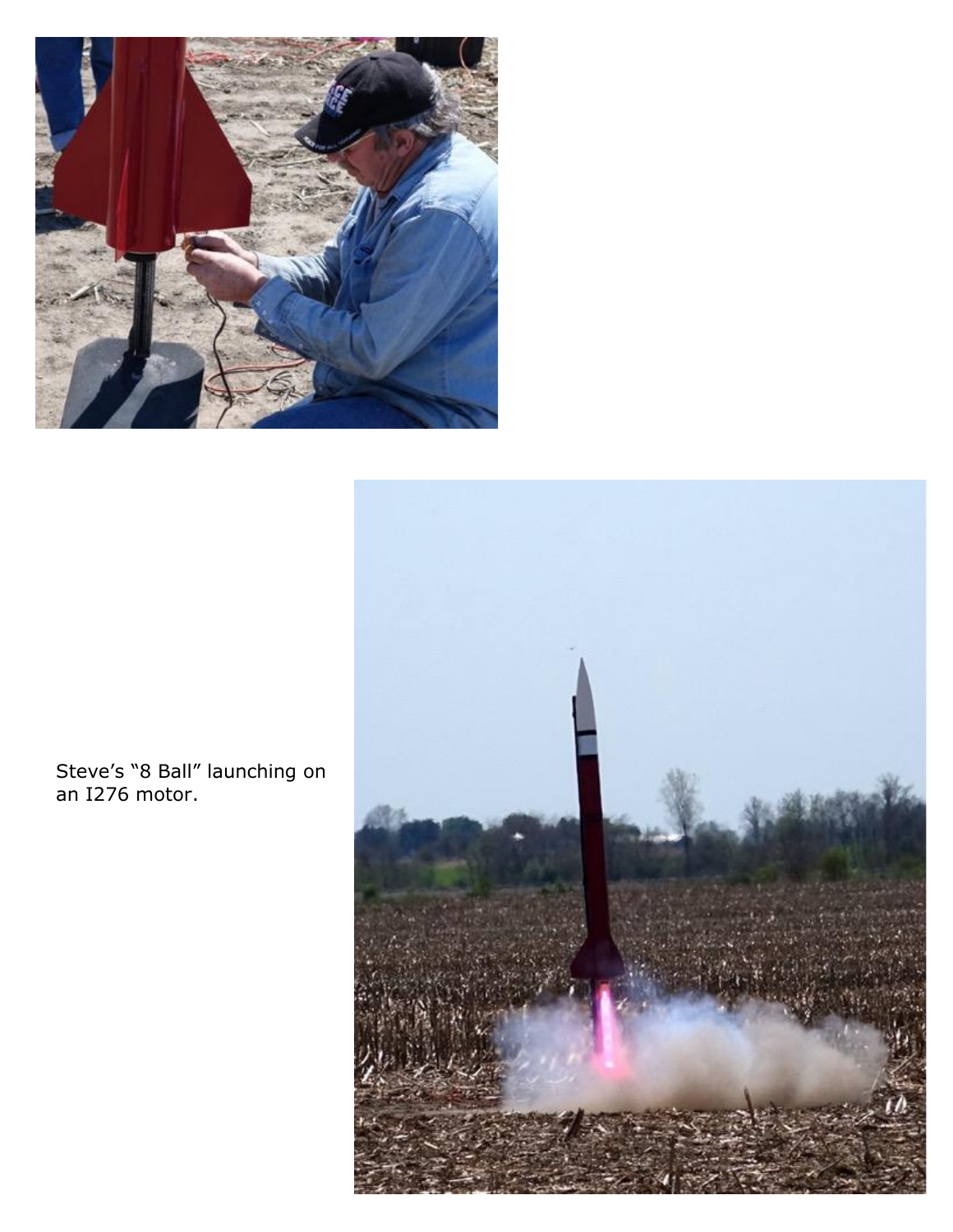



Andrew Kleinhenz's (above) Orange Rocket named "High Visibility" is a scratch built, 5.5" rocket flown on a 54mm EX 4 grain motor (2 grains of NASSA K2 Fast and 2 grains of AT White). The rocket had a great flight to 3300 feet (right).

Chris Pearson flew a 3" "Nike-Smoke" (left) which he inherited from Bruce Levison and was flown on an AT G80 with a Jolly Logic Chute Release.

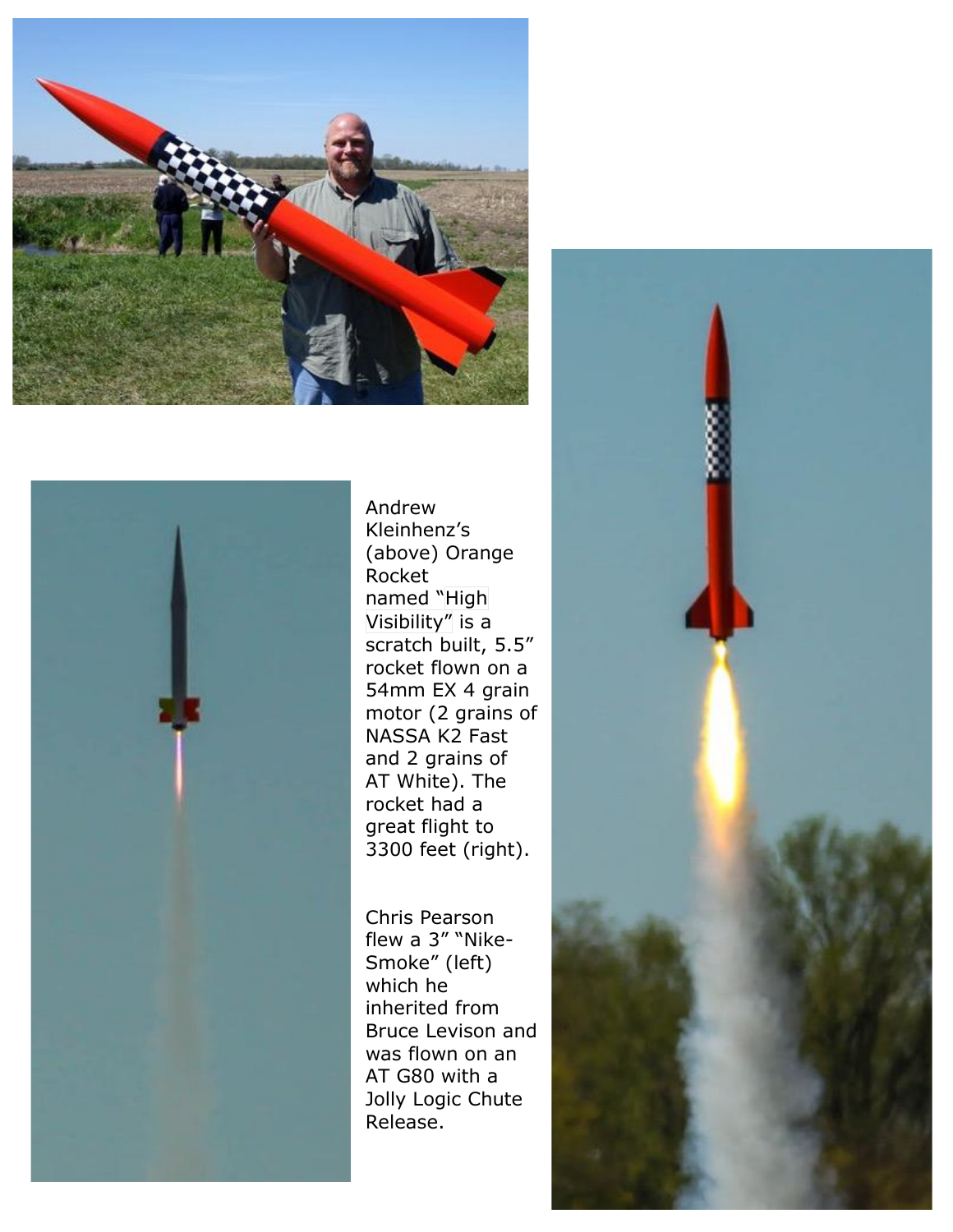

The rocket team from the University of Akron, called the "Akronauts", brought out their subscale version of the rocket they hoped to fly at the IREC competition this year.

This was the third flight of this rocket. The first two flights resulted in no upper stage ignition. The rocket first stage was boosted by a CTI K1440 motor with a CTI K250 for a sustainer in the second stage.

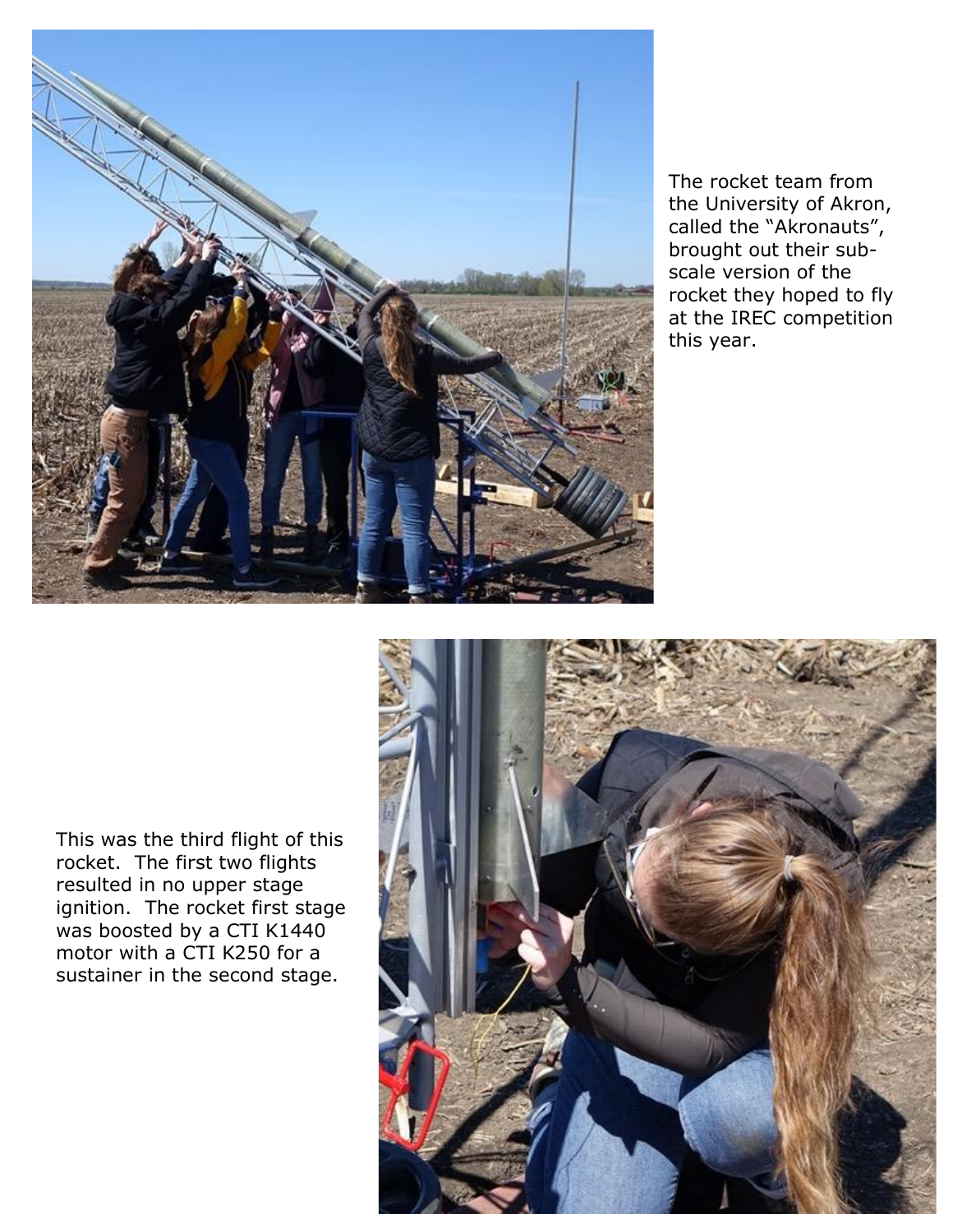

Some electronics were changed with resulted in a perfect flight and recovery to 9980 feet. They had predicted an altitude of 10,200 feet.

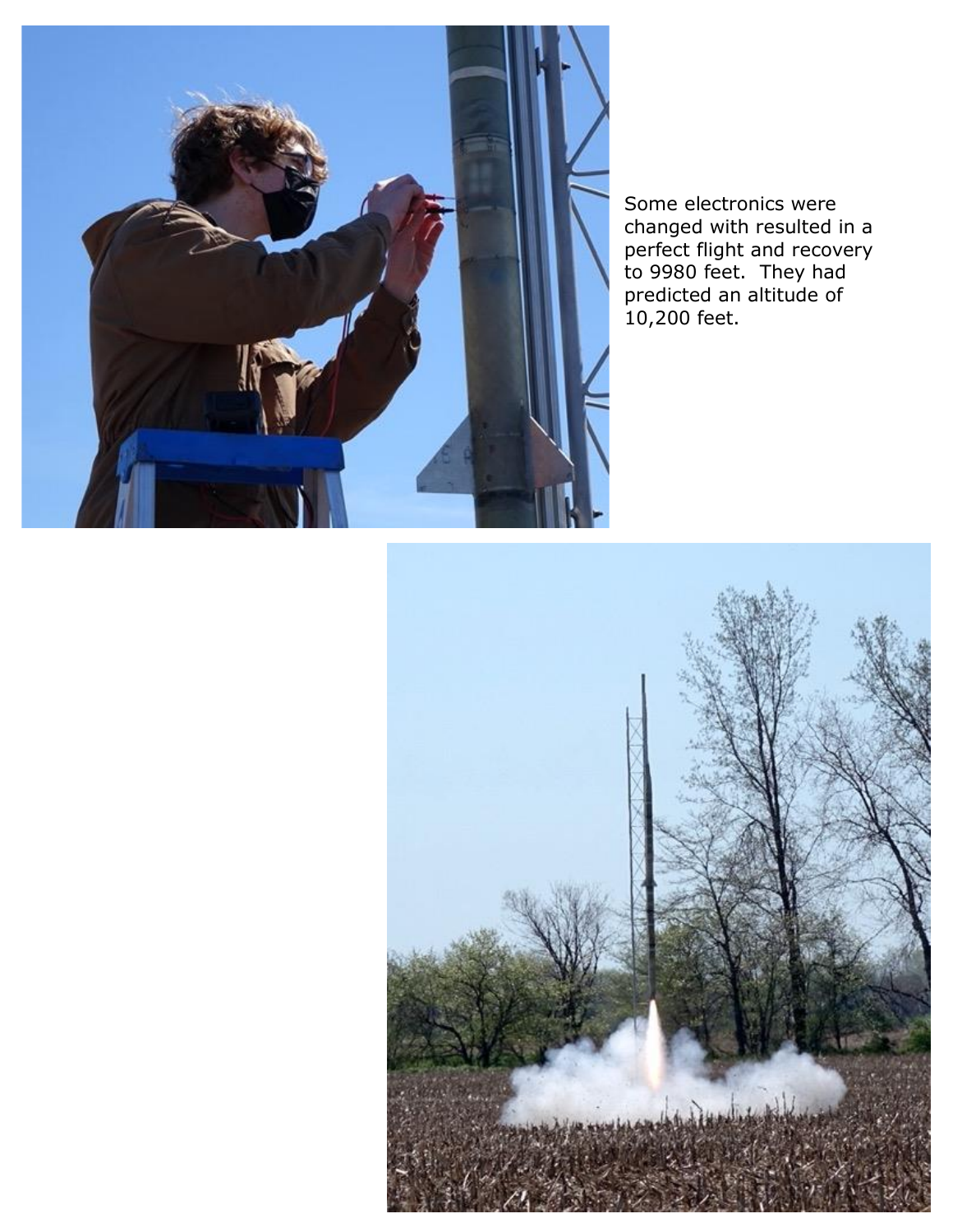